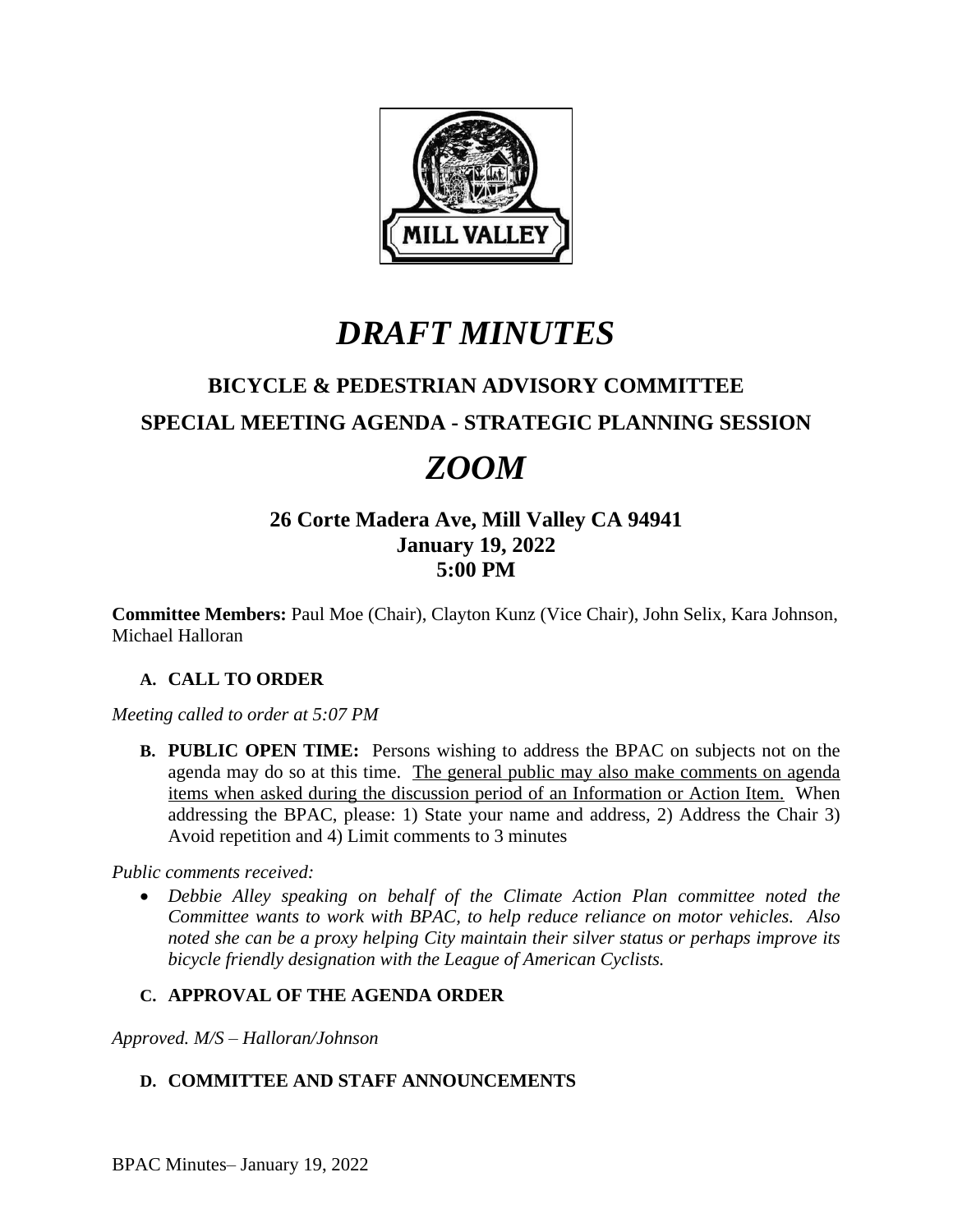*Member Selix inquired as to status of the bike crossing across Sycamore, east of Camino Alto to help improve difficulty of getting from SW corner or Sycamore/Camino Alto to NW cornder when returning to neighborhood from park.* 

*Member Halloran noted gratitude to Project Manager Abu-Aly in working with Park School Principal and Safe Routes to School staff is seeking input on bicycles facilities between downtown and the School as well as the end/start point of the current golf course path.*

*Director Poster noted:*

- *Welcome and introduction of new Associate Engineer, David Delira, who will serve as the staff liaison to the BPAC*
- *Update of Blithedale project – that traffic signals converted last night and tonight, concrete patches and ramp work to continue over the next week or 2, that Phases 2/3 design were approved by Council on December 6, 2021 with the direction to come back to BPAC to discuss the proposed MCBC bike path between downtown and the Park School and that the consultant confirmed earlier in the day that they would not complete their review of the proposed bike lane in time for the February Meeting, so instead staff is looking to discuss with the BPAC in April.*
- *Downtown Rehabilitation concepts were approved by Council on January 6, 2022. The concepts include reconfiguration of traffic around Lytton Square (Throckmorton Redwood trees in front of the Depot) and around the Redwood trees on Sunnyside ave to improve ped/bike safety.*
- *Design of eight ADA ramps design planned to be approved by Council on 1/20/22*
- *Members Moe and Johnson terms ending at the end of February and that there were 13 applicants being interviewed by Council.*

#### **E. CONSENT CALENDAR**

1. Approval of Minutes from November 17, 2021

*Approved. M/S – Selix/Kunz*

#### **F. NEW BUSINESS ITEMS: STRATEGIC PLANNING SESSION**

- 1. Introduction
	- a. Welcome and Introduction
	- b. Goals and Desired Outcomes
- 2. Priorities specific to the City of Mill Valley's City Council and BPAC.
	- a. Current City Council Priorities
	- b. BPAC Work Plan
	- b. BPAC FYs 21/22 and 22/23 Priority Projects
- 3. Assign Complete Streets Safety Assessment Representative

*An abbreviated summary of discussions is as follows:*

 *Individual Committee members voiced support of: 1. Education and parking*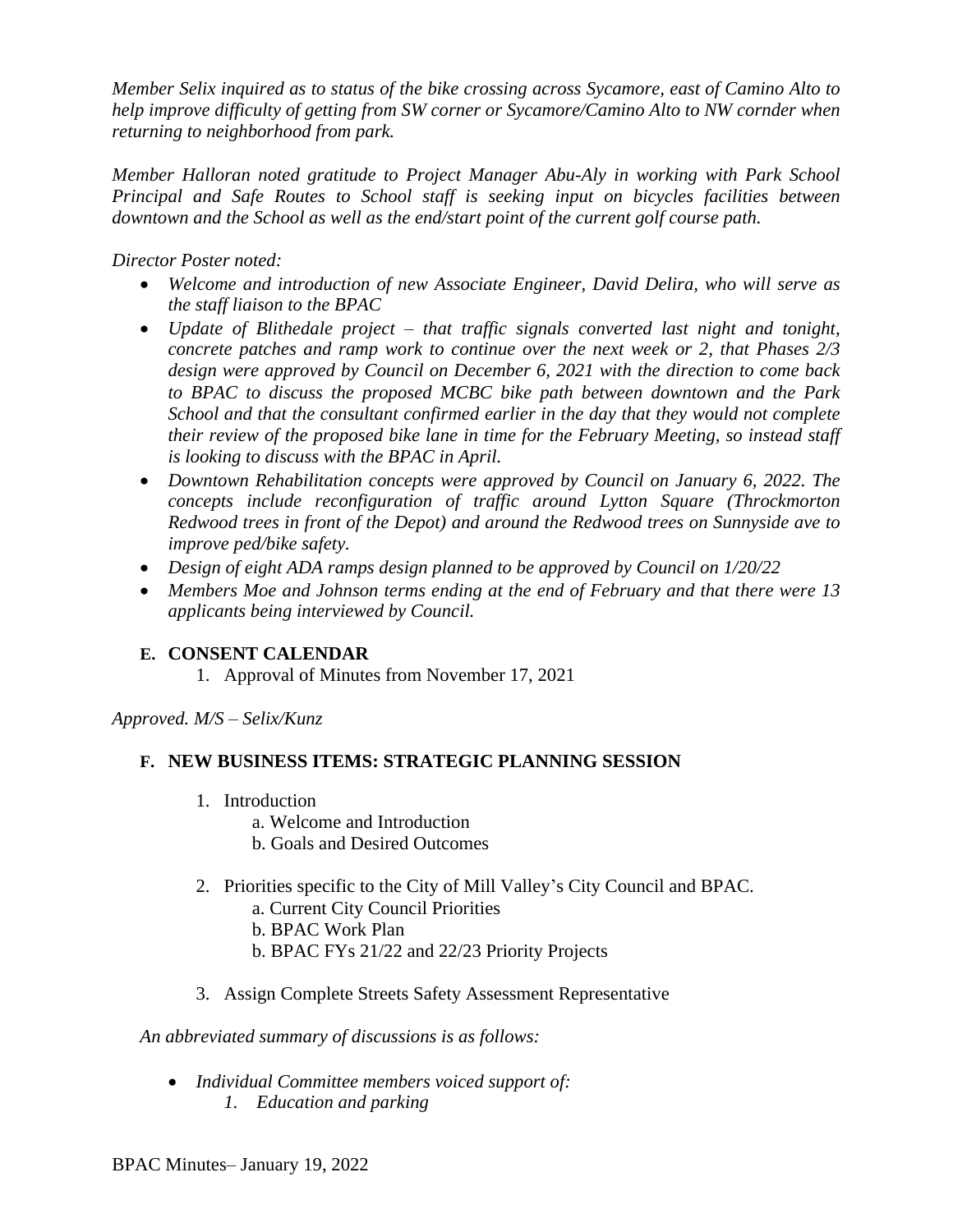- *2. Improving outbound Miller Avenue to Northbound Camino Alto connection*
- *3. Making bike routes to sought after destinations both attractive and safe*
- *4. Collecting bike data with grants*
- *5. Keeping focus on young riders and schools*
- *6. Recruiting businesses to share/sponsor programs or factilites*
- *7. Placing bike racks on pavement shoulder or in parking stalls initially intended for motor vehicles where sidewalks are narrow.*
- *8. Providing a tool station on the MUP with air pumps, wrenches, etc.*
- *9. Converting streets to one way directions where there is not enough room to add bike lanes.*
- *10. Focus on SLPs as they are unique to Mill Valley and adding more wayfinding signs to connect them to destinations*
- *11. Adding signs guiding cyclists to neighborhood streets, such as Nelson and Sycamore instead of arterials*
- *12. New proposed developments to be reviewed by BPAC prior to acceptance*
- *13. Support utility pole undergrounding to improve sidewalk conditions, especially for fire egress, near schools and on busy streets*
- *14. Improve Miller/Millwood intersection, especially due to large uptick in activity created by the Lumberyard*
- *15. Develop a consistent name with other agencies, County, Tiburon, etc. for the MUP and look to County Parks for wayfinding sign opportunities*
- *16. Maintaining and enhancing the public right of way to encourage walking and cycling*
- *17. Private owners to turn what they've privatized or commandeered via shrubs, rocks, etc. to the public*
- *18. Undertake a policy effort to get cycles on to more friendly paths*
- *19. Increase bike parking, especially at the Plaza*
- *Public Comment included:*
	- *1. Support of the following that are included in the City's Bicycle and Pedestrian Transportation Plan (BPTP):* 
		- *Education Leverage Police Dept and Safe Routes to School to help*
		- *Wayfinding*
		- *Bike Parking – Updating standards, secure spaces, appropriate for all size bikes*
		- *Bikelet parking program*
		- *Alto Tunnel*
		- *A more dedicated staff member to BPAC initiatives*
		- *Implementing BPTP Appendix G, Project #20G, improving Throckmorton between Elma and Miller*
		- *Considering local tax measure to raise funds for Active Transportation projects as the Active Transportation Program is very over subscribed.*
		- *Pursuing policy changes for increasing bike parking requirements and reducing vehicle parking, via the City's Housing Element or other opportunities.*
		- *BPAC review of new developments*
		- *Inclusion of proposed maps in a 2022 BPTP Update if there is an update*